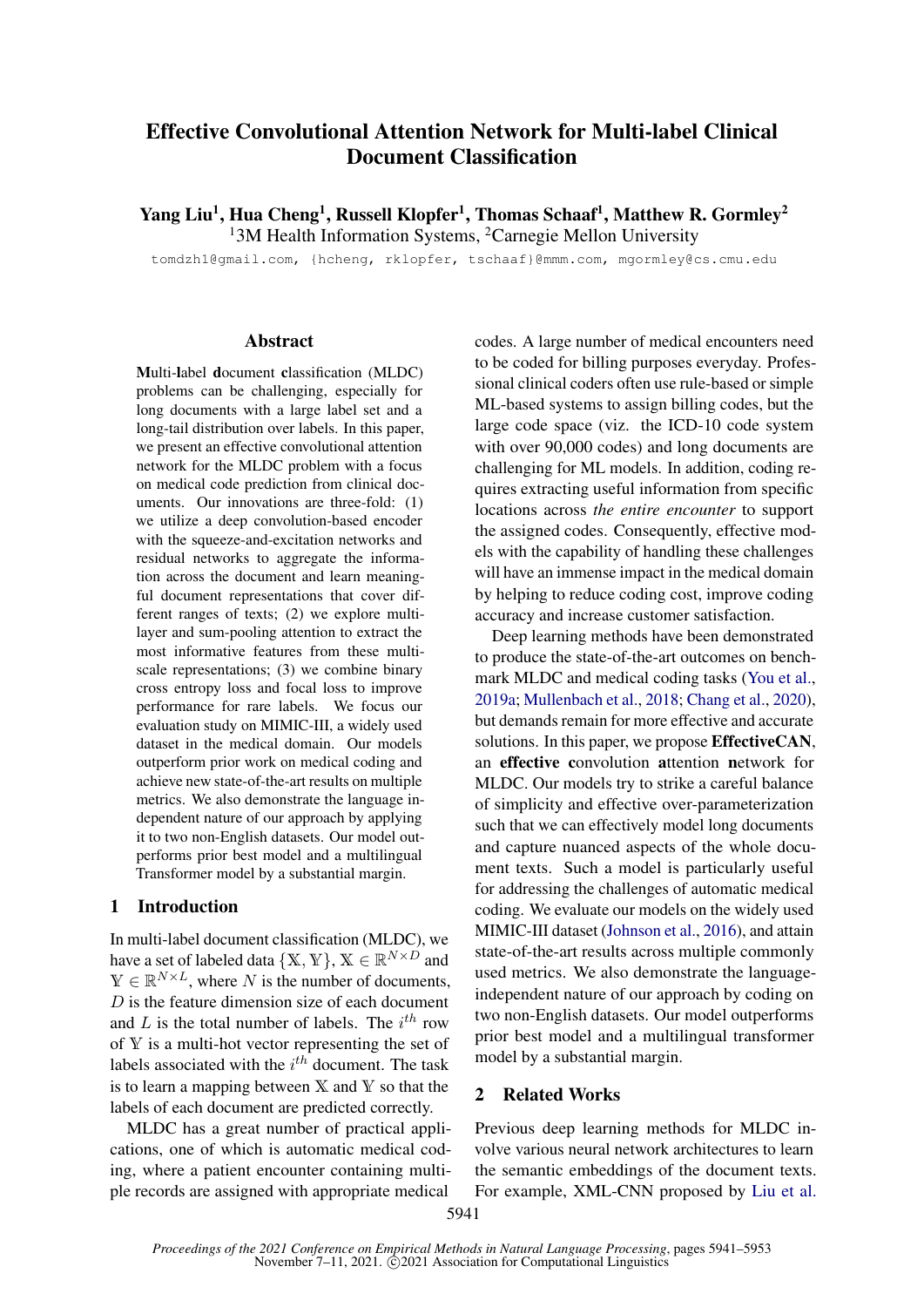[\(2017\)](#page-9-3) employs a 1-dimension convolutional network along with dynamic pooling to learn the text representation. RNN-based sequence-to-sequence models, such as SGM [\(Yang et al.,](#page-10-1) [2018\)](#page-10-1) and SU4MLC [\(Lin et al.,](#page-9-4) [2018\)](#page-9-4) use an encoder to encode the information of the input text and a decoder to generate the predicted labels. AttentionXML proposed by [You et al.](#page-10-0) [\(2019a\)](#page-10-0) leverages the BiL-STM and label-aware attention to capture the most relevant texts for each label. As a follow-up, MAG-NET [\(Pal et al.,](#page-9-5) [2020\)](#page-9-5) incorporates graph neural network to capture the attentive dependency structure among the labels. More recently, transformers such as the X-transformer [\(Chang et al.,](#page-9-1) [2020\)](#page-9-1) have also been introduced. X-transformer tackles MLDC in three steps: label clustering, transformer classification and label ranking.

There is a surge in neural network models employed for automatic medical coding in the past several years. In particular, recent works have utilized attention mechanism to improve automatic coding performance. [Shi et al.](#page-9-6) [\(2017\)](#page-9-6) applied LSTMs to produce represtations of the discharge summary and used attention to predict the top 50 codes. [Mul](#page-9-0)[lenbach et al.](#page-9-0) [\(2018\)](#page-9-0) proposed CAML that applies separate attention for each label, which generates better label-specific representations for label prediction. They also used the label descriptions to regularize the model (called DL-CAML) in an attempt to improve the prediction of rare labels. To improve the classification performance, [Xie et al.](#page-10-2) [\(2019\)](#page-10-2) used the multi-scale convolutional attention while [Li and Yu](#page-9-7) [\(2020\)](#page-9-7) employed multi-filter convolution to learn text patterns of different lengths. Furthermore, to incorporate the inner relationship of the labels, HyperCore [\(Cao et al.,](#page-9-8) [2020\)](#page-9-8) integrated a hyperbolic representation learning method and a graph convolutional network, and [Lu et al.](#page-9-9) [\(2020\)](#page-9-9) utilized multi-graph knowledge aggregation. [Vu et al.](#page-10-3) [\(2020\)](#page-10-3) proposed to combine Bi-LSTM and an extension of structured self-attention mechanism for ICD code prediction.

# 3 EffectiveCAN Model

In this section, we introduce our EffectiveCAN model (Figure [1\)](#page-1-0), which is composed of four major components: an input layer that transforms the raw document texts into pretrained word embeddings, a deep convolution-based encoder that combines the information of adjacent words and learns meaningful representations of the document texts, an

<span id="page-1-0"></span>

Figure 1: The architecture of EffectiveCAN.

attention component that selects the most important text features and generates label-specific representations for each label, and an output layer that produces the final predictions.

The model structure is primarily designed for generating better predictions on multi-label classification tasks from three aspects: (1) generating meaningful representations for input texts; (2) selecting informative features from text representations for label prediction; (3) preventing overconfidence on frequent labels. Firstly, in order to obtain high-quality representations of the document texts, we incorporate the squeeze-and-excitation (SE) network and the residual network into the convolution-based encoder. The encoder consists of multiple encoding blocks to enlarge the receptive field and capture text patterns with different lengths. Secondly, instead of only using the last encoder layer output for attention, we extract all encoding layer outputs and apply the attention to select the most informative features for each label. Finally, to cope with the long-tail distribution of the labels, we use a combination of the binary cross entropy loss and focal loss to make the model perform well on both frequent and rare labels.

# 3.1 Input Layer

Our model takes a word sequence as the input and each word is transferred to a word embedding of size  $d_e$ . Assuming the document has  $N_w$  number of words, the input will be a word embedding matrix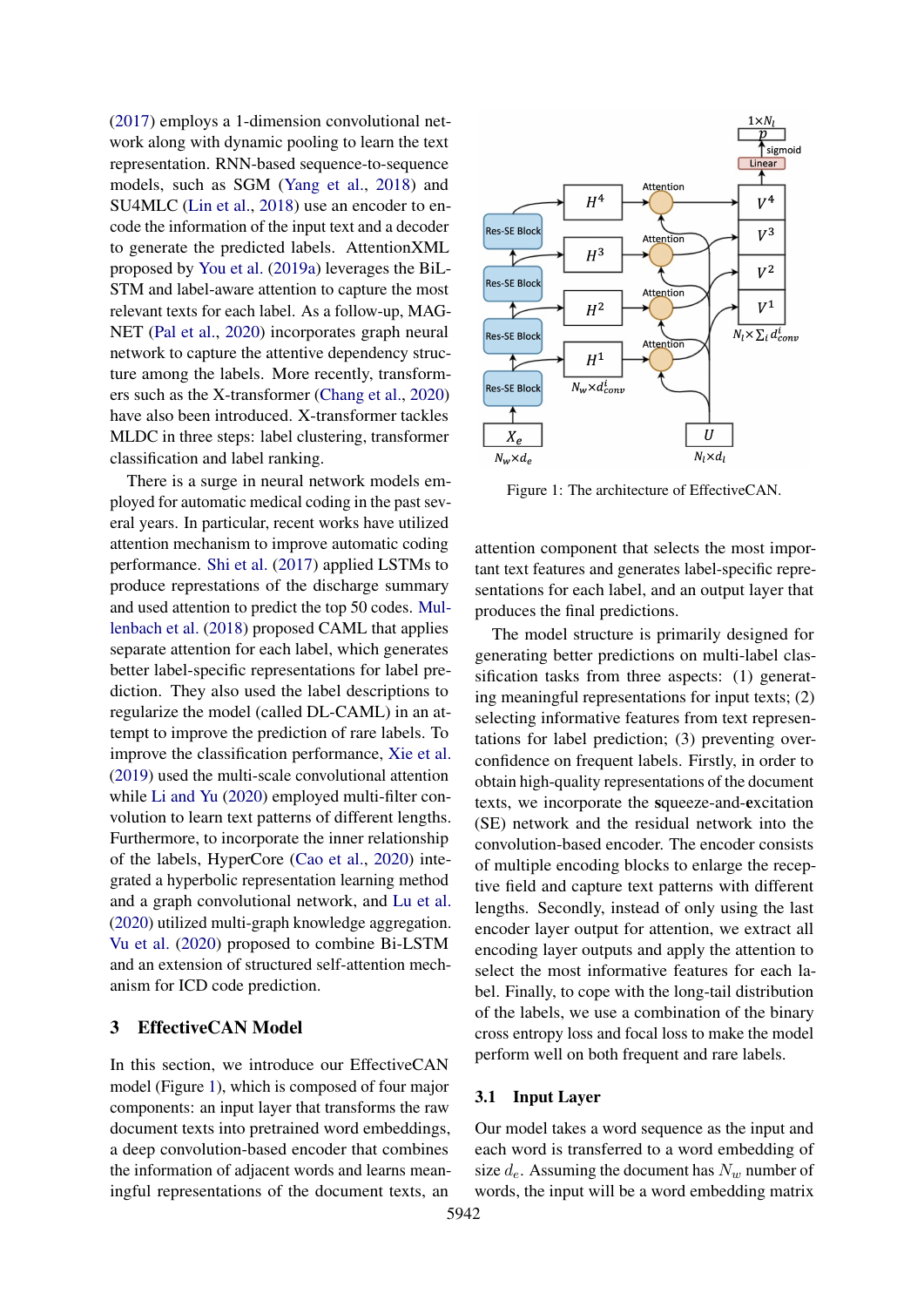<span id="page-2-0"></span>

Figure 2: The structure of a Res-SE block containing a SE module and a residual module.

$$
X_e = [x_1, \dots, x_{N_w}] \in \mathbb{R}^{N_w \times d_e}.
$$

# 3.2 Convolutional Encoder

To transform the document into informative representations, the input word embeddings  $X_e$  first go through a convolution-based encoder that consists of multiple residual squeeze-and-excitation convolutional blocks (Res-SE blocks). Each Res-SE block, as shown in Figure [2,](#page-2-0) is composed of two parallel modules that are referred to as the SE module and the residual module.

In recent years, transformer-based models with self-attention modules have shown to be effective in text classification tasks [\(Devlin et al.,](#page-9-10) [2018;](#page-9-10) [Liu](#page-9-11) [et al.,](#page-9-11) [2019\)](#page-9-11). However, for our applications we use a convolutional encoder instead of a self-attention one for two reasons: (1) ICD code predictions are often associated with a span of texts in the input. Convolutional operations can effectively aggregate the information of text spans and output meaningful representations for downstream predictions; (2) Clinical documents are usually long (i.e. MIMIC-III document have an average of 1500 words). A convolutional encoder is more time and space efficient than a self-attention encoder for modeling long documents.

### 3.2.1 SE Module

The SE module contains a squeeze-and-excitation network [\(Hu et al.,](#page-9-12) [2018\)](#page-9-12) followed by layer normalization [\(Ba et al.,](#page-8-0) [2016\)](#page-8-0). The SE network can adaptively adjust the weighting of each feature map and refine the convolutional features. Here we use the SE network to enhance the learning of document representations for the down-stream prediction task. The structure of the SE network in our model is shown in Figure [3.](#page-3-0) In this network, we first apply a standard 1-dimensional convolutional layer on the

input to aggregate the information of adjacent word embeddings. Suppose the convolutional filter applied on the input matrix X is  $W_c \in \mathbb{R}^{k \times d_e \times d_{conv}}$ , where k is the filter size,  $d_e$  is the in-channel size (the size of input embedding) and  $d_{conv}$  is the outchannel size (the size of output embedding). The 1-dimensional convolution is computed as

$$
c_i = W_c * x_{i:i-k+1} + b_c \tag{1}
$$

where  $*$  is the convolution operator and  $b_c$  the bias. The output convolutional features can be represented as  $C = [c_1, \dots, c_{N_w}]$  with  $C \in \mathbb{R}^{N_w \times d_{conv}}$ .

The SE network then uses a two-stage process, 'squeeze' and 'excitation', to compute the channeldependent coefficients to enhance the convolutional features. In the 'squeeze' stage, each channel is compressed into a single numeric value via global average pooling:  $z_c = \text{GAP}(C)$ . Here  $z_c \in \mathbb{R}^{d_{conv}}$  can be treated as a channel descriptor that aggregates the global spatial information of C. In the 'excitation' stage, the channel descriptor goes through a dimensionality-reduction-layer with reduction ratio  $r$  followed by a dimensionalityincreasing-layer back to the channel dimension of  $C$ . The reduction ratio  $r$  is a tunable parameter and we use  $r = 20$  in our model. The excitation step can be written as

$$
s_c = sigmoid(W_{fc2} \cdot relu(W_{fc1} \cdot z_c + b_{fc1}) + b_{fc2})
$$
\nwhere  $W_{fc1} \in \mathbb{R}^{\frac{d_{conv}}{r} \times d_{conv}}$ ,  $b_{fc1} \in \mathbb{R}^{\frac{d_{conv}}{r}}$ ,  $W_{fc2} \in \mathbb{R}^{d_{conv} \times \frac{d_{conv}}{r}}$  and  $b_{fc2} \in \mathbb{R}^{d_{conv}}$  are the weights and biases of the fully-connected linear layers. Next, we rescale the convolutional feature  $C$  with  $s_c$  by:  $\widetilde{X} = scale(C, s_c)$ , where scale denotes the channel-wise multiplication between  $C$  and  $s_c$ .

Eventually,  $\widetilde{X}$  is normalized and used as the output of the SE module. In particular, we employ the layer normalization [\(Ba et al.,](#page-8-0) [2016\)](#page-8-0) that's widely used for stabilizing the hidden layer distribution and smoothing the gradients in NLP tasks [\(Devlin](#page-9-10) [et al.,](#page-9-10) [2018;](#page-9-10) [Hou et al.,](#page-9-13) [2019\)](#page-9-13).

# 3.2.2 Residual Module

In addition to the SE module, we also simultaneously transform input  $X$  and add it to the SE module output as in the residual network [\(He et al.,](#page-9-14) [2016\)](#page-9-14), which reduces the gradient vanishing issue in the deep encoder structure. In order to avoid dimension mismatch, we transform the input  $X$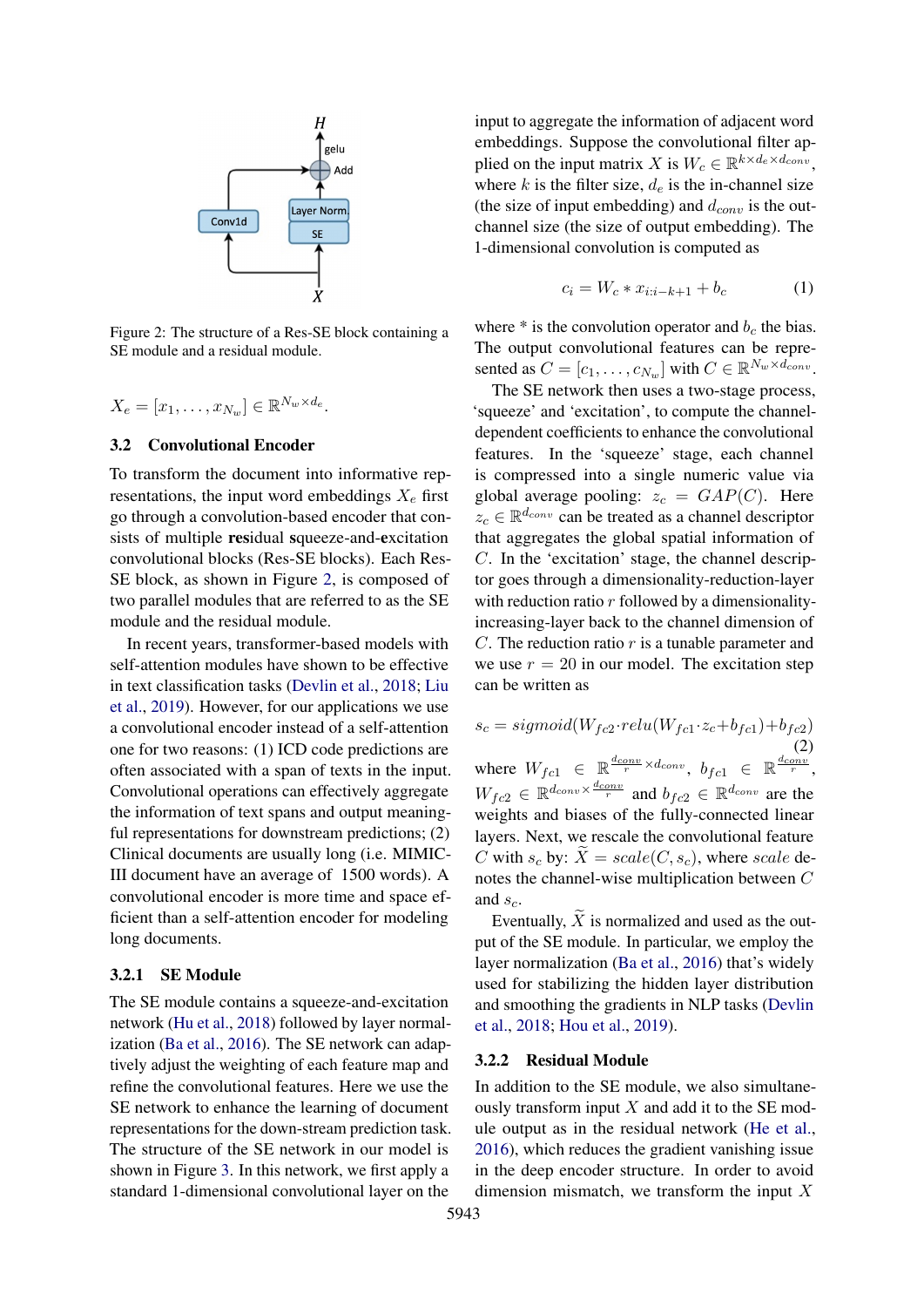<span id="page-3-0"></span>

Figure 3: The architecture of the SE network.

into  $X'$  by using a filter-size-1 convolutional layer. Then we add  $X'$  with the SE module output X.

Finally, we apply the gelu activation function to generate the output of the Res-SE block:

$$
H = gelu(\widetilde{X} + X') \tag{3}
$$

### 3.3 Attention

We use the label-wise attention [\(Mullenbach et al.,](#page-9-0) [2018\)](#page-9-0) to generate label specific representations from H. Since our convolutional encoder contains multiple Res-SE blocks that generate multi-scale representations of the document texts, we perform multi-layer attention, which attends to outputs of all Res-SE blocks. In this way, each label is allowed to select the most relevant features from a rich feature space extracted by the encoder. Assuming  $U \in \mathbb{R}^{N_l \times d_l}$  represents the label embedding matrix, where  $N_l$  is the number of labels and  $d_l$  the embedding size of each label. To attend to the  $i^{th}$ Res-SE layer output  $H^i \in \mathbb{R}^{N_w \times d^i_{conv}}$ , U is first mapped to  $U' \in \mathbb{R}^{N_l \times d_{conv}^i}$  via a filter-size-1 convolutional layer to avoid dimension mismatch. The attention weights are then computed by

$$
A^{i} = softmax(U' \cdot H^{i^{T}})
$$
 (4)

Here, each of the  $j^{th}$  column of  $A^i \in \mathbb{R}^{N_l \times N_w}$  is a weight vector measuring how informative the text representations in H are for the  $j<sup>th</sup>$  label. Next, we generate the label specific representations:  $V^i$  =  $A^i \cdot H^i$ , where the  $j^{th}$  column in  $V^i \in \mathbb{R}^{N_l \times d_{conv}^i}$ is the label specific representation for the  $j<sup>th</sup>$  label, generated from the  $i^{th}$  Res-SE layer output.

We repeat the attention process for all Res-SE layer outputs, then concatenate the label specific representations:

$$
V = concat(V^1, \dots, V^{N_{Res-SE}})
$$
 (5)

where  $N_{Res-SE}$  is the number of Res-SE blocks. The resulted  $V \in \mathbb{R}^{N_l \times \sum_i d_{conv}^i}$  will be used for the final prediction.

When the application domain has a large label space but insufficient data points, a multi-layer attention model can be difficult to train, especially for deep networks. Therefore we also experiment with sum-pooling attention where we first transform each convolutional layer to have the same dimention as the last layer, then sum all the layers and apply attention to the summed output. The resulting  $V' \in \mathbb{R}^{N_l \times d_{conv}^{last-layer}}$  is used for the final prediction.

### 3.4 Output Layer

After obtaining the label specific representations, we compute the probability for each label by using a fully connected layer followed by a sum-pooling operation and a sigmoid transformation:

$$
p = sigmoid(pooling(W_{fc} \cdot V^T + b_{fc})) \quad (6)
$$

where  $W_{fc} \in \mathbb{R}^{\sum_i d_{conv}^i \times N_l}$  and  $b_{fc} \in \mathbb{R}^{N_l}$ . Here, the  $j^{th}$  value in p is the predicted probability for the  $j<sup>th</sup>$  label to be present given the document texts.

### 3.5 Loss Function

Binary cross entropy loss is widely used as the loss function for training MLDC models. Suppose  $y$  is the ground truth label and  $p$  is the predicted probability, then the binary cross entropy loss is  $L_{BCE}(p_t) = -\log p_t.$ 

To tackle the long-tail distribution of the labels, we also apply the focal loss [\(Lin et al.,](#page-9-15) [2017\)](#page-9-15), which adds a weight term to the ordinary binary cross entropy loss to dynamically down-weights the loss assigned to well-classified labels. The focal loss is

$$
L_{FL}(p_t) = -(1 - p_t)^\gamma \log p_t \tag{7}
$$

Here  $\gamma$  is a tunable parameter to adjust the strength of down-weighting. The weight term  $(1-p_t)^\gamma$  suppresses the loss from well-classified labels (where  $p_t$  is high) and bias the model towards labels that get wrong predictions.

In practice, using the focal loss from the beginning of training isn't ideal, because it tends to correct the misclassified rare labels while sacrificing the performance on the frequent labels. Instead, we first train our model with the ordinary binary cross entropy loss to allow the model to learn general features and perform well on frequency labels. Once the model performance saturates, we switch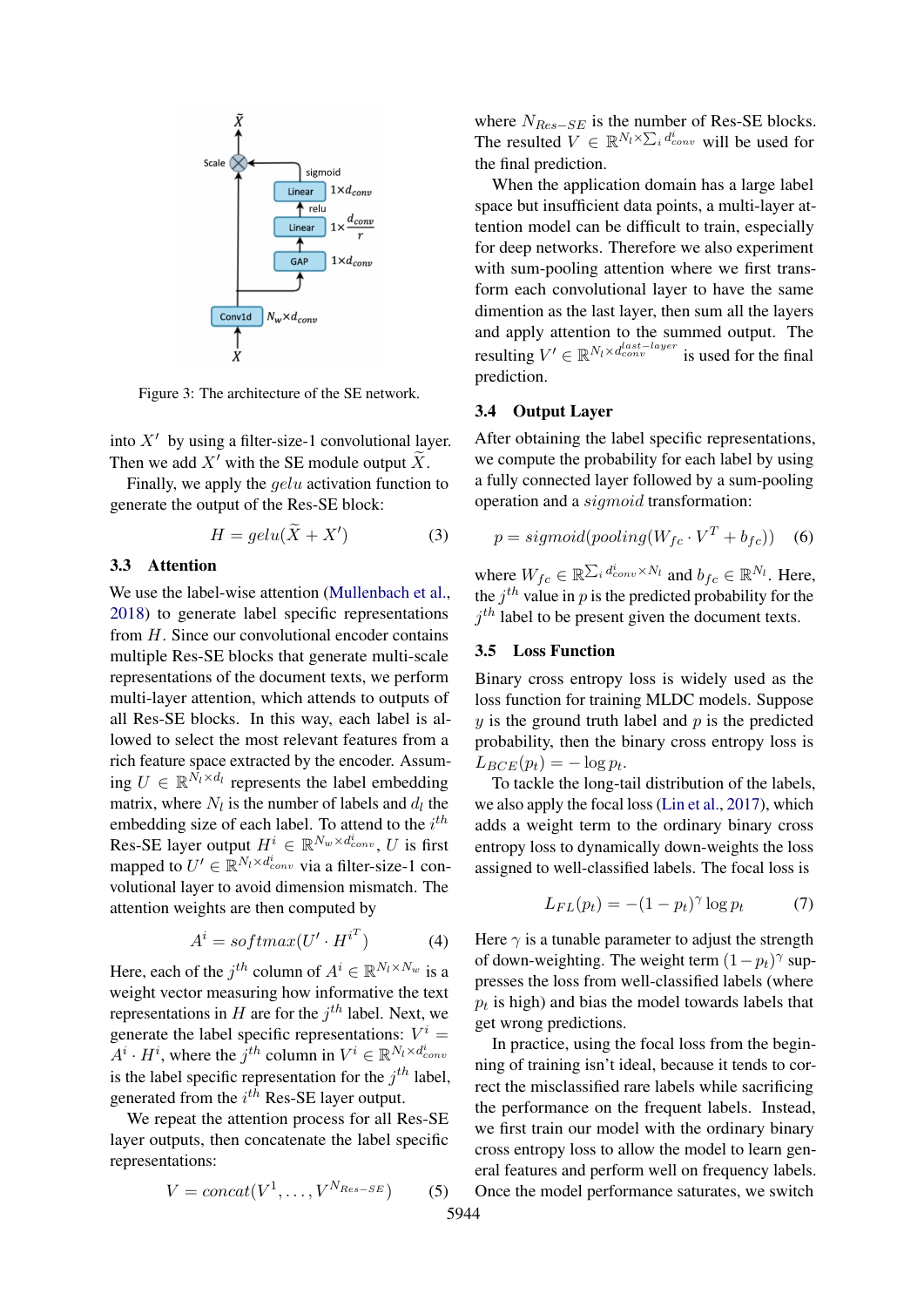<span id="page-4-0"></span>

| Dataset        | $N_{train}$ $N_{val}$ $N_{test}$ $N_w$ |  | $N_L$ | N,   |
|----------------|----------------------------------------|--|-------|------|
| MIMIC-III-full | 47,724 1,632 3,372 1,485 8,922         |  |       | 15.9 |
| MIMIC-III-50   | 8,067 1,574 1,730 1,530 50             |  |       | 5.7  |
| Dutch          | 2.511 313 313 4.958 144                |  |       | -5   |
| French         | 22,540 2,836 2,827 1,660 940           |  |       |      |

Table 1: Data statistics.  $N_{train}$ : number of training instances,  $N_{val}$ : number of validation instances,  $N_{test}$ : number of test instances,  $\overline{N_w}$ : average number of words per instance,  $N_l$ : number of labels in total,  $N_l$ : average number of labels per instance.

to use the focal loss and further fine-tune the model to improve the predictions on rare labels.

# 4 Experiments

# 4.1 Datasets

We evaluated our model on the widely used medical benchmark dataset MIMIC-III, as well as two medical datasets in Dutch and French respectively. The statistics of the datasets are listed in Table [1.](#page-4-0)

### 4.1.1 MIMIC-III

The Medical Information Mart for Intensive Care III (MIMIC-III) is an open-access dataset comprised of hospital records associated with over 4000 patients. We focus on using the discharge summaries to predict their tagged International Classification of Diseases 9 (ICD-9) codes. We formulate this task as a MLDC problem following prior work [\(Shi et al.,](#page-9-6) [2017;](#page-9-6) [Mullenbach et al.,](#page-9-0) [2018\)](#page-9-0). In total, there are 52,722 discharge summaries and 8,922 unique ICD-9 codes. We follow the experiment settings of [Mullenbach et al.](#page-9-0) [\(2018\)](#page-9-0). We focus on the experiment that predicts the full 8,922 ICD-9 codes (denoted as MIMIC-III-full) but also present the results on the top-50 ICD-9 codes (denoted as MIMIC-III-50). The data statistics of the two experiments are listed in Table [1.](#page-4-0)

### 4.1.2 Dutch and French Datasets

Many European hospitals are aware of the advantages of automatic coding solutions that improve the accuracy and efficiency of medical coding. To evaluate how well our model adapts to coding on non-English medical documents, we use two real-world datasets, one in Dutch and the other in French. These datasets contain human assigned ICD-10 codes for each encounter. In these datasets, the Discharge Summary is not differentiated from other documents so we concatenate all documents in the encounter. Nonetheless, the French data has similar encounter length to MIMIC-III, but the

Dutch data are much longer with an average of 30 documents or close to 5,000 tokens per encounter.

The ICD-10 code system is widely used in European countries, but no benchmark dataset is available for comparing coding methods – likely due to existing patient data protection regulations in the EU. For U.S. English data, the restrictions are somewhat less, which is how MIMIC-III was able to be produced – though still at immense deidentification cost. Although the de-identification and release of the French/Dutch data was not possible, we believe our experiments and findings still benefit the research community because they (1) demonstrate that our model can generalize to other languages and (2) are the first medical coding results reported for French or Dutch.

# 4.2 Preprocessing and Hyperparameters

We follow the preprocessing schema of [\(Mullen](#page-9-0)[bach et al.,](#page-9-0) [2018\)](#page-9-0) except that we keep numerical values from one to ten as they are relevant for coding. We utilize the word2vec CBOW method to pretrain the word embeddings of size  $d_e = 100$ and 200 on the preprocessed texts for MIMIC-III and the non-English sets respectively. All MIMIC documents are truncated to a maximum sequence length  $w_{max}$ =3,500, whereas both 2,500 and 3,500 sequence length were used for the non-English sets.

We found optimal hyperparameter settings using the Ray Tune library [\(Liaw et al.,](#page-9-16) [2018\)](#page-9-16). We optimized values for out-channel size  $d_{conv}$  and filter size  $k$  of the convolutional layer in each SE module, dropout probability  $q$  after the input embedding layer, as well as the power term  $\gamma$  in the focal loss function. To reduce the search space, we set  $d_{conv}^1 = d_{conv}^2$ ,  $d_{conv}^3 = d_{conv}^4$  and  $k^1 = k^2$ ,  $k^3 = k^4$ . Table [2](#page-5-0) summarizes their optimal values for different experiments. We use four Res-SE blocks across all experiments, and adopt the Adam optimizer with an initial learning rate of 0.00015.

# 4.3 Evaluation Metrics

The goal of computer assisted coding is to have as little human intervention as possible. This means that a model trained for coding should aim to predict the correct codes from the full set rather than the top N codes, or give a ranked list of possible codes. The performance of a model on the top 50 codes is often reported in research papers. However, in real-world settings, top-50 metrics are insufficient for making an accurate assessment of automatic coding because expensive human resources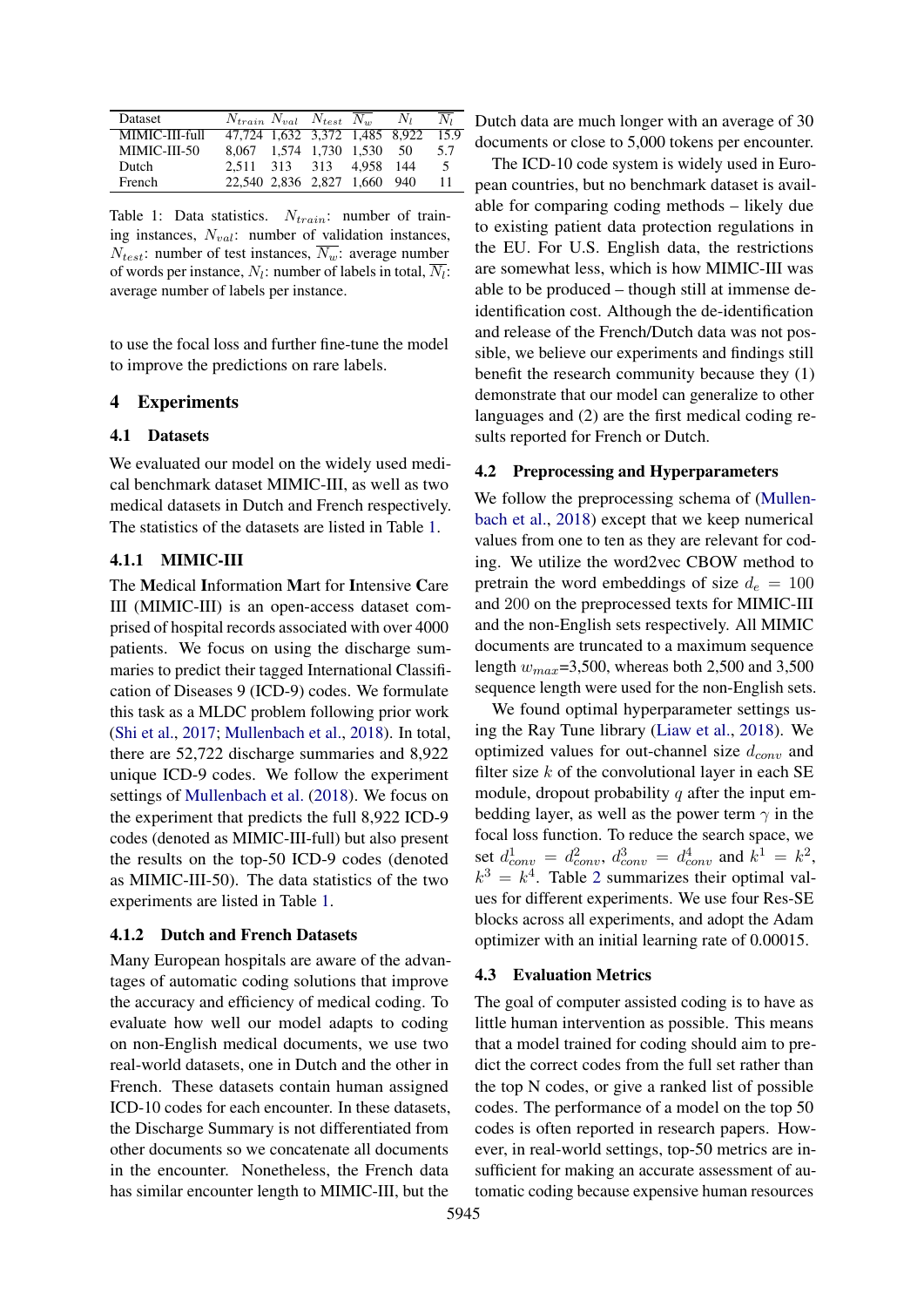<span id="page-5-0"></span>

|                | conn.    | $k^i$    | q           |           |
|----------------|----------|----------|-------------|-----------|
| Range          | 100-240  | $5 - 25$ | $0.1 - 0.3$ | $0.5 - 2$ |
| MIMIC-III-full | 200,200, | 13,13,   | 0.3         |           |
|                | 240,240  | 9.9      |             |           |
| MIMIC-III-50   | 180,180, | 11,11,   | 0.3         | 0.5       |
|                | 200,200  | 9.9      |             |           |
| Dutch and      | 180,180, | 11,11,   | 0.3         | 0.5       |
| French         | 200,200  | 9.9      |             |           |

Table 2: The parameter values used in different tasks.  $d_{conv}^i$ ,  $k^i$ : the out-channel size and the kernel size of the SE convolutional layer in the  $i^{th}$  Res-SE block, q: the dropout probability after the input embedding layer,  $\gamma$ : the power term in the focal loss.

are still needed for the large number of remaining codes. In MIMIC-III, top 50 codes cover only a third of the codes per encounter, and in reality a small number of top codes can usually be handled by rule-based systems with great accuracy.

Ranking based metrics like P@K, R@K, RP@K [\(Chalkidis et al.,](#page-9-17) [2020\)](#page-9-17), where K is often the average number of labels per document, are rarely used in coding because there is high variability in the number of codes per encounter. In MIMIC-III, the number of codes per encounter varies from one to 79, and 43% of the encounters have more than the average 15 codes. Asking a human coder to always review K codes for every encounter would cause a huge productivity drop because she will still have to review K codes when there is only one code. On the other hand, reducing the number of gold codes to K [\(Chalkidis et al.,](#page-9-18) [2019\)](#page-9-18) will result in inaccurate measures (especially for Recall) for a large percentage of encounters with more than K codes and artificially inflate system performance.

Although macro metrics are useful for assessing performance on rare codes, they are less important in determining overall coding performance. For these reasons, micro precision, recall and F1 over all codes best reflect improvements in coding productivity because they directly measure the accuracy and coverage of the code assignment by models. However, prior work did not report precision and recall on the MIMIC data. For comparison purposes, we report F1 and other previously used metrics on both MIMIC-III and the non-English datasets, but the emphasis should be on Micro F1.

# 5 Results

To evaluate the effectiveness of our methods, we compare our model with the existing state-of-theart. The results shown below are generated from the average of five runs with different random seeds for parameter initialization. We also investigate the interpretability of the model.

### 5.1 Results on MIMIC-III

Table [3](#page-6-0) shows the results on the MIMIC-III dataset using the full ICD-9 codes. Our model achieved the strongest results across multiple metrics compared to the other systems. In particular, our model improves the state-of-the-art Micro F1 score as well as ranking based precision scores. Table [3](#page-6-0) also shows that the systems achieved very similar results on Micro AUC for all codes even when they differ significantly in other metrics. This suggests that Micro AUC is not sensitive enough to distinguish different systems and is therefore not a good metric for comparing coding models.

Table [4](#page-6-1) shows the results for the top-50-code prediction. Our model produced competitive results with other top models.

An interesting observation is that multi-layer attention yields better results on MIMIC-III-50 but sum-pooling attention performs better on MIMIC-III-full. One possible explanation is that when there are sufficient training data for the labels, multilayer attention with more parameters is able to learn better representations for each label. Whereas when the data is insufficient given the label size, aggregating information over labels yields better results.

### 5.2 Results on Dutch and French

On the Dutch and French datasets, we establish two baselines. The first is MultiResCNN [\(Li and](#page-9-7) [Yu,](#page-9-7) [2020\)](#page-9-7), which is the best performing model on MIMIC-III that is publicly available. The second is XLM-RoBERTa [\(Conneau et al.,](#page-9-19) [2019\)](#page-9-19), a multi-lingual transformer model.<sup>[1](#page-5-1)</sup> XLM-RoBERTa and related models achieve excellent performance on well-known benchmarks such as GLUE [\(Wang](#page-10-4) [et al.,](#page-10-4) [2018\)](#page-10-4), however they are not well established on the task of long-document, multi-label classification. Table [5](#page-7-0) presents our results.

Of the models we considered, only Effective-CAN can be trained on the full label set (i.e. 144 codes for Dutch, 940 codes for French): XLM-RoBERTa and MultiResCNN run out of 16GB GPU memory. As such, we resort to comparison with the baselines on only the top-50 codes. XLM-RoBERTa yields poor results for both Dutch and

<span id="page-5-1"></span><sup>&</sup>lt;sup>1</sup>We use the implementation available from HuggingFace [\(Wolf et al.,](#page-10-5) [2020\)](#page-10-5).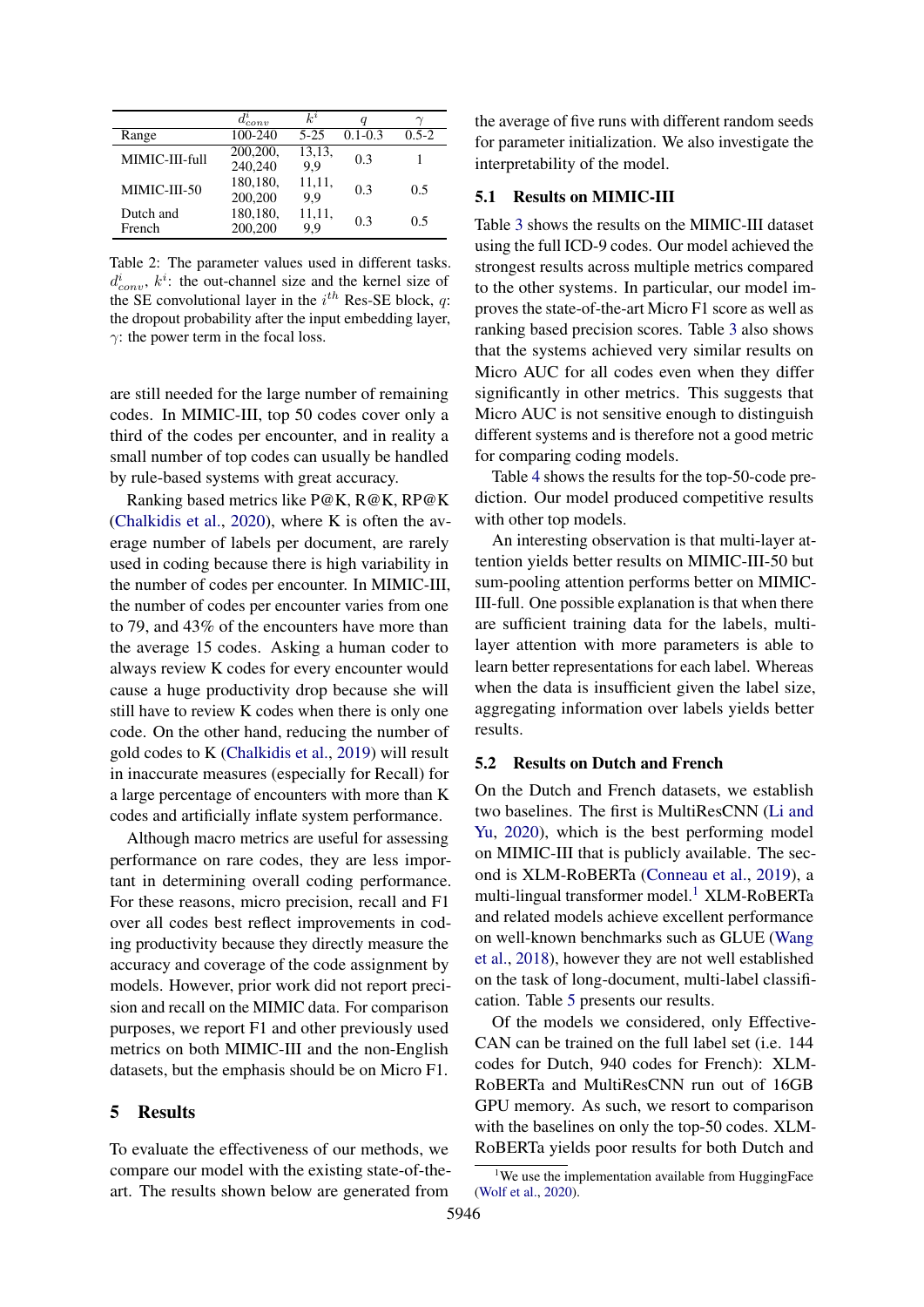<span id="page-6-0"></span>

| Model                                |       | <b>AUC</b> | F1    |       | P@k   |       |
|--------------------------------------|-------|------------|-------|-------|-------|-------|
|                                      | Macro | Micro      | Macro | Micro | 8     | 15    |
| CAML (Mullenbach et al., 2018)       | 0.895 | 0.986      | 0.088 | 0.539 | 0.709 | 0.561 |
| DR-CAML (Mullenbach et al., 2018)    | 0.897 | 0.985      | 0.086 | 0.529 | 0.690 | 0.548 |
| MSATT-KG (Xie et al., 2019)          | 0.910 | 0.992      | 0.090 | 0.553 | 0.728 | 0.581 |
| MultiResCNN (Li and Yu, 2020)        | 0.910 | 0.986      | 0.085 | 0.552 | 0.734 | 0.584 |
| HyperCore (Cao et al., 2020)         | 0.930 | 0.989      | 0.090 | 0.551 | 0.722 | 0.579 |
| LAAT (Vu et al., $2020$ )            | 0.919 | 0.988      | 0.099 | 0.575 | 0.738 | 0.591 |
| JointLAAT (Vu et al., 2020)          | 0.921 | 0.988      | 0.107 | 0.575 | 0.735 | 0.590 |
| EffectiveCAN (Multi-layer attention) | 0.921 | 0.989      | 0.105 | 0.581 | 0.755 | 0.604 |
| EffectiveCAN (Sum-pooling attention) | 0.915 | 0.988      | 0.106 | 0.589 | 0.758 | 0.606 |

Table 3: Results on MIMIC-III-full (i.e. all codes)

<span id="page-6-1"></span>

| Model                                | <b>AUC</b> |       | F1    |       | P@k   |
|--------------------------------------|------------|-------|-------|-------|-------|
|                                      | Macro      | Micro | Macro | Micro | 5     |
| C-LSTM-Att (Shi et al., 2017)        |            | 0.900 |       | 0.532 |       |
| CAML (Mullenbach et al., 2018)       | 0.875      | 0.909 | 0.532 | 0.614 | 0.609 |
| DR-CAML (Mullenbach et al., 2018)    | 0.884      | 0.916 | 0.576 | 0.633 | 0.618 |
| MSATT-KG (Xie et al., 2019)          | 0.914      | 0.936 | 0.638 | 0.684 | 0.644 |
| MultiResCNN (Li and Yu, 2020)        | 0.899      | 0.928 | 0.606 | 0.670 | 0.641 |
| HyperCore (Cao et al., 2020)         | 0.895      | 0.929 | 0.609 | 0.663 | 0.632 |
| LAAT (Vu et al., 2020)               | 0.925      | 0.946 | 0.666 | 0.715 | 0.675 |
| JointLAAT (Vu et al., 2020)          | 0.925      | 0.946 | 0.661 | 0.716 | 0.671 |
| EffectiveCAN (Multi-layer attention) | 0.920      | 0.945 | 0.668 | 0.717 | 0.664 |
| EffectiveCAN (Sum-pooling attention) | 0.915      | 0.938 | 0.644 | 0.702 | 0.656 |

Table 4: Results on MIMIC-III-50 (i.e. top-50 codes only)

French. Recall is particularly low, likely caused by the model only seeing the first 512 subwords of a long encounter with thousands of tokens.

Our model with multi-layer attention substantially outperforms the other two systems. It strikes a good balance between precision and recall, and is able to handle the full code sets without difficulties. Unlike the observation of [Li and Yu](#page-9-7) [\(2020\)](#page-9-7) where the maximum length didn't make an obvious difference to the performance on MIMIC-III, we found that training on longer sequences on Dutch and French gives an extra boost to all metrics. This is especially true for the Dutch which contains longer encounter texts. The results show that Effective-CAN can be easily retrained for non-English documents to very good effect.

### 5.3 Analysis of Focal Loss

In this section, we describe our experiments on the MIMIC-III-full dataset for a better understanding of the focal loss.

To investigate how the moment of loss function switch impacts model performance, we trained models with focal loss activated at different training epoch and the results are given in Table [6.](#page-7-1) It shows that switching the loss function at a later stage yields more pronounced improvement in Macro F1. We obtained the best results by training with BCE loss first and saving the best model as measured by

the micro-F1 on the dev set. Then we continued training using the focal loss until it converged.

To better understand which tail labels the focal loss helps improve, we analyzed model performance based on label frequency in the test set. Table [7](#page-7-2) shows that the focal loss improves the prediction of both frequent and rare labels, but the improvement is more pronounced for the less frequent labels.

### 5.4 Discussion

In this section we analyze the differences between the models. Compared to CAML, MultiResCNN yields better results by enhancing the encoder using the multi-filter residual convolutional network, and HyperCore improves the macro-metrics by incorporating the correlations within the labels. Although both MSATT-KG and EffectiveCAN use multi-layer attention, we differ in the ways of aggregating the attention results. Our model uses all the attended values for the final label prediction whereas MSATT-KG performs extra max-pooling operations before the prediction. The max-pooling operations, in our opinion, are unnecessary and risk losing information. Our model produces notably better results than MSATT-KG on the full code set.

JointLAAT differs from EffectiveCAN in the encoder layer where it uses the BiLSTM to capture contextual information, whereas we choose to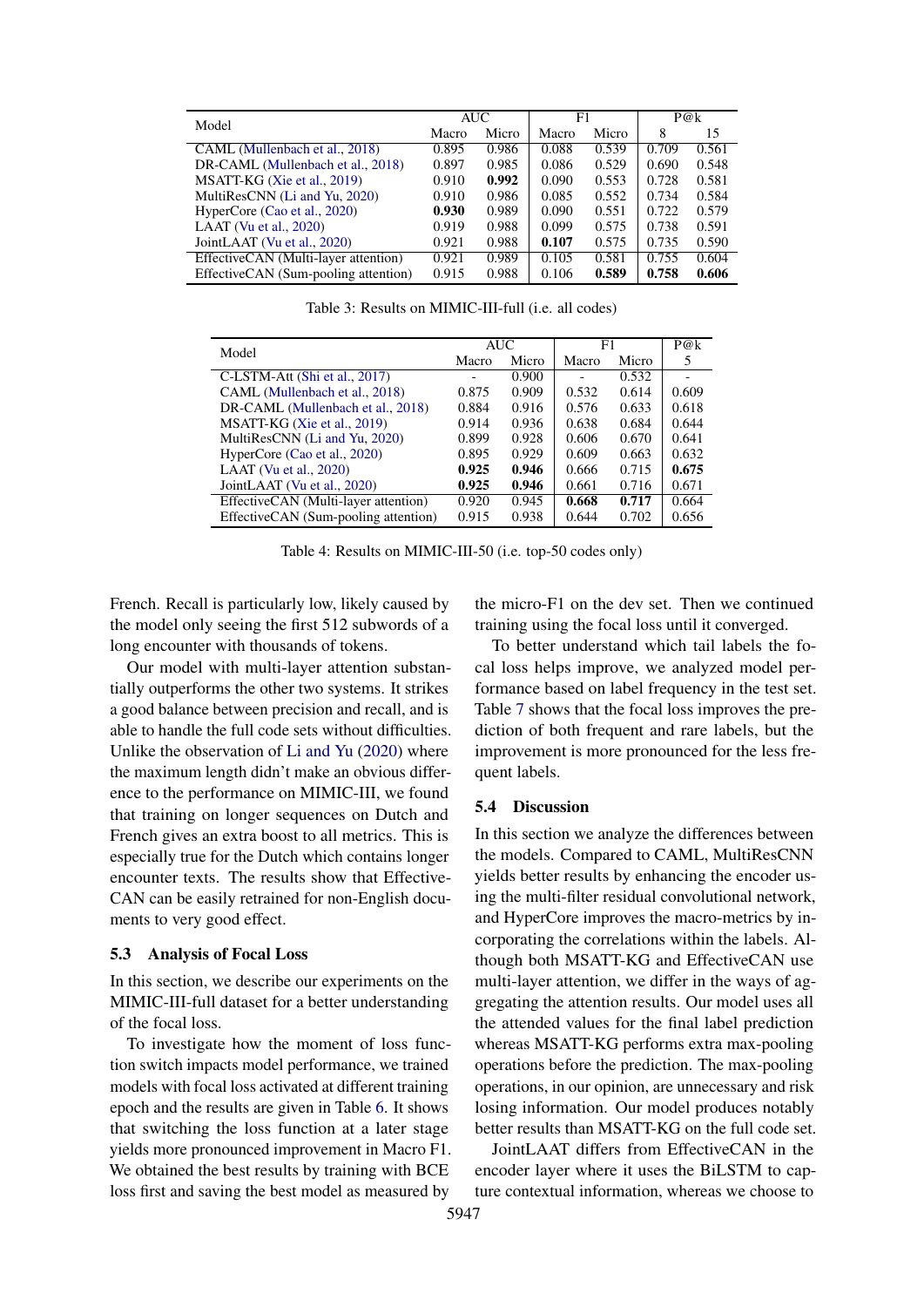<span id="page-7-0"></span>

| Model                |            | Dutch     |        |       |            | French    |        |       |
|----------------------|------------|-----------|--------|-------|------------|-----------|--------|-------|
|                      | $#$ Labels | Precision | Recall | F1    | $#$ Labels | Precision | Recall | F1    |
| XLM-RoBERTa          | 50         | 0.725     | 0.289  | 0.413 | 50         | 0.606     | 0.426  | 0.500 |
| <b>MultiResCNN</b>   | 50         | 0.458     | 0.639  | 0.534 | 50         | 0.631     | 0.607  | 0.619 |
| EffectiveCAN         | 50         | 0.822     | 0.760  | 0.790 | 50         | 0.692     | 0.620  | 0.654 |
| EffectiveCAN (3,500) | 50         | 0.873     | 0.777  | 0.822 | 50         | 0.705     | 0.636  | 0.669 |
| EffectiveCAN (3,500) | 144        | 0.844     | 0.732  | 0.784 | 940        | 0.583     | 0.493  | 0.534 |

Table 5: Results on Dutch and French

<span id="page-7-1"></span>

| Training | F1    |       |
|----------|-------|-------|
| Epoch    | Macro | Micro |
| 0        | 0.084 | 0.578 |
| 4        | 0.094 | 0.581 |
| 8        | 0.099 | 0.587 |
| 11       | 0.106 | 0.588 |

Table 6: Moment of the loss function swith

<span id="page-7-2"></span>

| Label     |       | F1 w/o Focal Loss | F1 w Focal Loss |       |
|-----------|-------|-------------------|-----------------|-------|
| Frequency | Macro | Micro             | Macro           | Micro |
| $0-10$    | 0.139 | 0.301             | 0.155           | 0.322 |
| $11-50$   | 0.407 | 0.490             | 0.426           | 0.514 |
| 51-100    | 0.521 | 0.568             | 0.528           | 0.578 |
| 101-200   | 0.578 | 0.626             | 0.606           | 0.646 |
| over 200  | 0.698 | 0.751             | 0.699           | 0.753 |

Table 7: Effect of focal loss by label frequency in the test set

use the convolution-based model for computational and memory efficiency. To deal with rare labels, prior works often add a separate component such as a graph neural network or a hierarchical joint learning module, which inevitably increases the complexity and size of the model. Instead, we employ the focal loss, which can be easily modified from the binary cross entropy loss, to improve the rare-label prediction without sacrificing the overall performance. By refining the entire model structure including the convolutional encoder, attention coverage and training objective, we build a model that is simple and easy to scale, yet very effective for the medical coding problem. The model achieved the best micro F1 results on the MIMIC-III dataset, even when compared with more complex models. It is capable of not only generating accurate top codes but also covering a large number of codes including rare codes, which is important for real world applications in the medical domain.

Recent results [\(You et al.,](#page-10-6) [2019b;](#page-10-6) [Chalkidis et al.,](#page-9-17) [2020\)](#page-9-17) show that RNN-based and BERT-based models performed well on the topic categorization tasks of EUR-LEX, AMAZON, WIKIPEDIA and RCV1. However, it's also clear that the best models on these tasks are typically *not the same* as the best

performing models on MIMIC-III, which is fundamentally not a topic categorization task. Rather medical coding requires fine-grained analysis of very narrow aspects of the document in order to identify appropriate codes. For an additional point of comparison, we evaluated EffectiveCAN on two topic categorization tasks (EUR-Lex and Wiki10- 31K) and found it outperforms several strong baselines and is only lower than X-Transformer [\(Chang](#page-9-1) [et al.,](#page-9-1) [2020\)](#page-9-1), a large pre-trained transformer model, by a small margin on most metrics. Detailed results are reported in Appendix [A.](#page-11-0)

#### 5.5 Model Interpretability

It is a requirement of medical coding that an automatic coding system is able to extract text evidence to support the generated billing codes. With the attention mechanism, we can extract the text snippets that support the predicted codes. More specifically, by conducting the multi-layer attention on the four Res-SE layer outputs, we obtain four attention weight matrices  $A^{i\in\{1,2,3,4\}}$  with each  $A^i \in \mathbb{R}^{N_l \times N_w}$ . For the  $j^{th}$  label, the associated attention weights are the  $j<sup>th</sup>$  column of each matrix, that is  $A^i_j \in \mathbb{R}^{N_w}$ . Next, to get the most influential text span for the  $j<sup>th</sup>$  label, we first get the text position  $k^*$  which is the argmax of all attention weights:

$$
k^* = \underset{k}{\text{argmax}} \{ A_{kj}^1, A_{kj}^2, A_{kj}^3, A_{kj}^4 \} \qquad (8)
$$

We then select the most informative n-gram features surrounding the text position  $k^*$ .

Table [8](#page-8-1) gives some examples of the extracted text snippets for the predicted ICD-9 codes in the MIMIC-III-full experiments. Our model is able to extract the n-gram features that are similar to the code descriptions, e.g., the extracted snippet *"Systolic congestive heart failure"* for 428.20. More importantly, our model is capable of selecting phrases with different syntactic forms but similar semantics as the code descriptions, e.g., the extracted snippet *"percutaneous tracheostomy tube placement"* for 934.1. It indicates that the model can learn inter-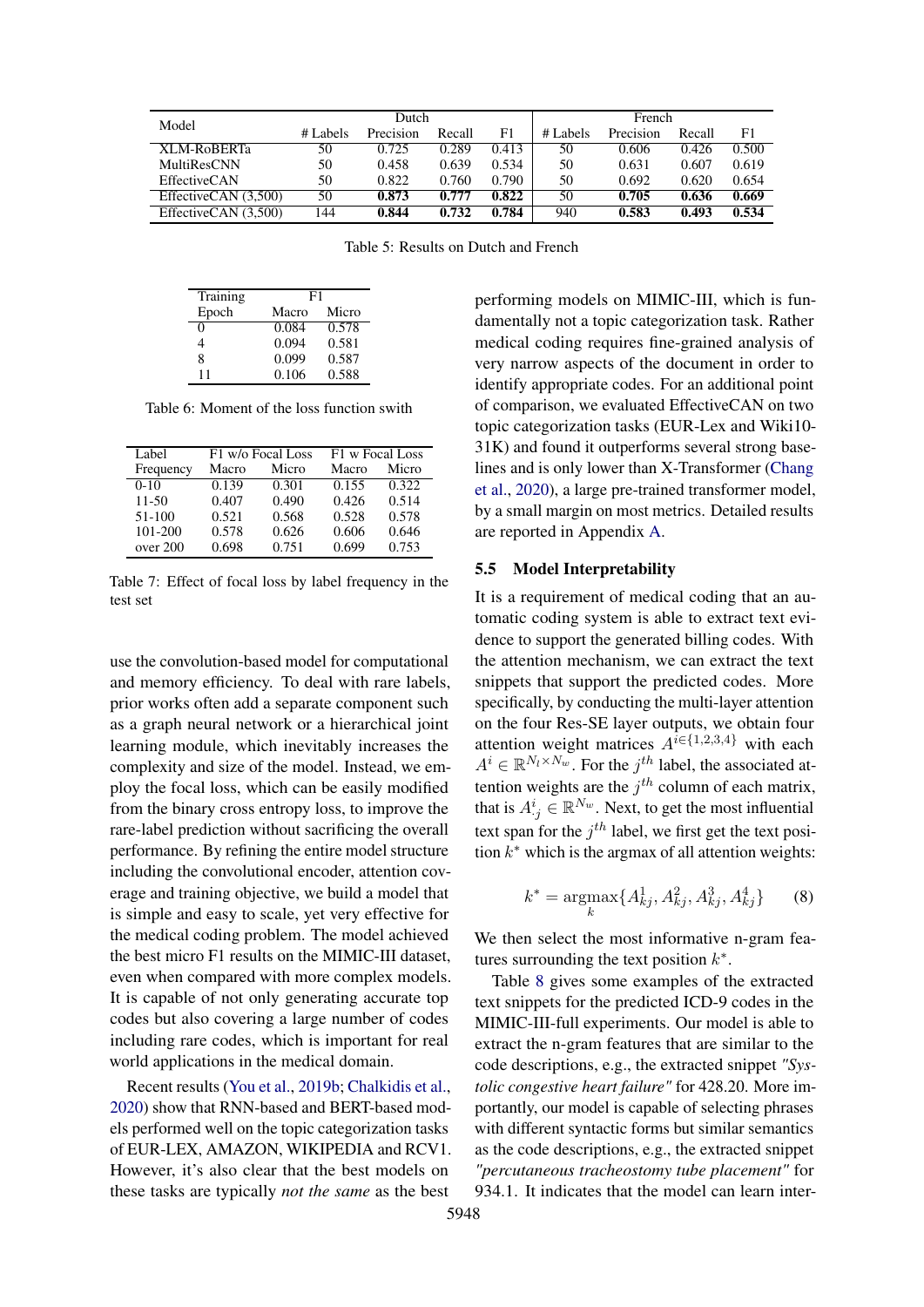<span id="page-8-1"></span>

| ICD-9 code $\&$ Description                       | Document texts                                                     |
|---------------------------------------------------|--------------------------------------------------------------------|
| 934.1: "Foreign body in main bronchus"            | During his ICU stay he underwent percutaneous tracheostomy         |
|                                                   | tube placement as well as                                          |
| 428.20: "Systolic heart failure, unspecified"     | Primary Diagnosis: 1. Anterior ST elevation myocardial infarction. |
|                                                   | 2. Systolic congestive heart failure. 3. Atrial fibrillation       |
| 784.2: "Swelling, mass, or lump in head and neck" | dexamethasone once daily, to reduce brain swelling after the       |
|                                                   | bleeding and keppra twice daily                                    |
|                                                   | Patient likely had acute on chronic renal with chronic renal       |
| 585.9: "Chronic kidney disease, unspecified"      | dysfunction secondary to                                           |

Table 8: Examples of model interpretability. The extracted n-gram features are highlighted in bold face.

<span id="page-8-2"></span>

| Model                                 | F1    |       |  |
|---------------------------------------|-------|-------|--|
|                                       | Macro | Micro |  |
| EffectiveCAN w Multi-layer attention  | 0.105 | 0.581 |  |
| w/o residual module                   | 0.097 | 0.573 |  |
| w/o SE module                         | 0.101 | 0.576 |  |
| only attend to the first Res-SE layer | 0.093 | 0.572 |  |
| only attend to the last Res-SE layer  | 0.086 | 0.567 |  |
| w/o focal loss                        | 0.095 | 0.577 |  |

Table 9: Ablation study of the multi-layer attention model

| Model                                | F1    |       |  |
|--------------------------------------|-------|-------|--|
|                                      | Macro | Micro |  |
| EffectiveCAN w Sum-pooling attention | 0.106 | 0.589 |  |
| w/o residual module                  | 0.102 | 0.580 |  |
| w/o SE module                        | 0.076 | 0.506 |  |
| w/o focal loss                       | 0.101 | 0.575 |  |

Table 10: Ablation study of the sum-pooling attention model

pretable representations from the input and capture the informative evidence for each code.

# 6 Ablation Study

We conducted ablation studies to verify the effectiveness of each module in our model. We compare the results on MIMIC-III-full between the ordinary model and the one with a component removed. The results for the macro- and micro-F1 scores are listed in Table [9.](#page-8-2)

For the multi-layer attention model, removing the residual module causes a notable reduction in both the macro- and micro-F1 scores, indicating the importance of the residual module in the deep convolutional encoder of our model. Meanwhile, the model without the SE module also reports a lower macro-F1 and micro-F1, which implies that the SE module enables the model to produce better representations for the predictions.

Only attending to the first or last Res-SE layer output leads to worse results. It confirms our argument that the multi-layer attention can capture information from the input at different levels, which

further facilitates better predictions. It is also possible to completely remove the attention module, but since [\(Mullenbach et al.,](#page-9-0) [2018\)](#page-9-0) has shown that label-wise attention improves F1, this experiment wasn't deemed informative.

Compared to the original model, the one without using the focal loss produces a slightly lower result in the micro-F1 but a large reduction in the macro-F1. This verifies the effectiveness of the focal loss in tackling the long-tail distribution of the labels.

For the sum-pooling attention model, removing the SE module results in the largest performance drop. We have yet to find an explanation for this difference in the two attention models.

# 7 Conclusions

In this paper, we proposed an effective convolutional attention network for MLDC, and showed its effectiveness for medical coding on long documents. Our model features a deep and more refined convolutional encoder, consisting of multiple Res-SE blocks, to capture the multi-scale patterns of the document texts. Furthermore, we use the multilayer attention to adaptively select the most relevant features for each label. We employ the focal loss to improve the rare-label prediction without sacrificing the overall performance. Our model obtains the state-of-the-art results across several metrics on MIMIC-III, and compares favorably with other systems on two non-English datasets.

### **References**

- <span id="page-8-0"></span>Jimmy Lei Ba, Jamie Ryan Kiros, and Geoffrey E Hinton. 2016. Layer normalization. *arXiv preprint arXiv:1607.06450*.
- <span id="page-8-3"></span>Rohit Babbar and Bernhard Schölkopf. 2017. Dismec: Distributed sparse machines for extreme multi-label classification. In *Proceedings of the Tenth ACM International Conference on Web Search and Data Mining*, pages 721–729.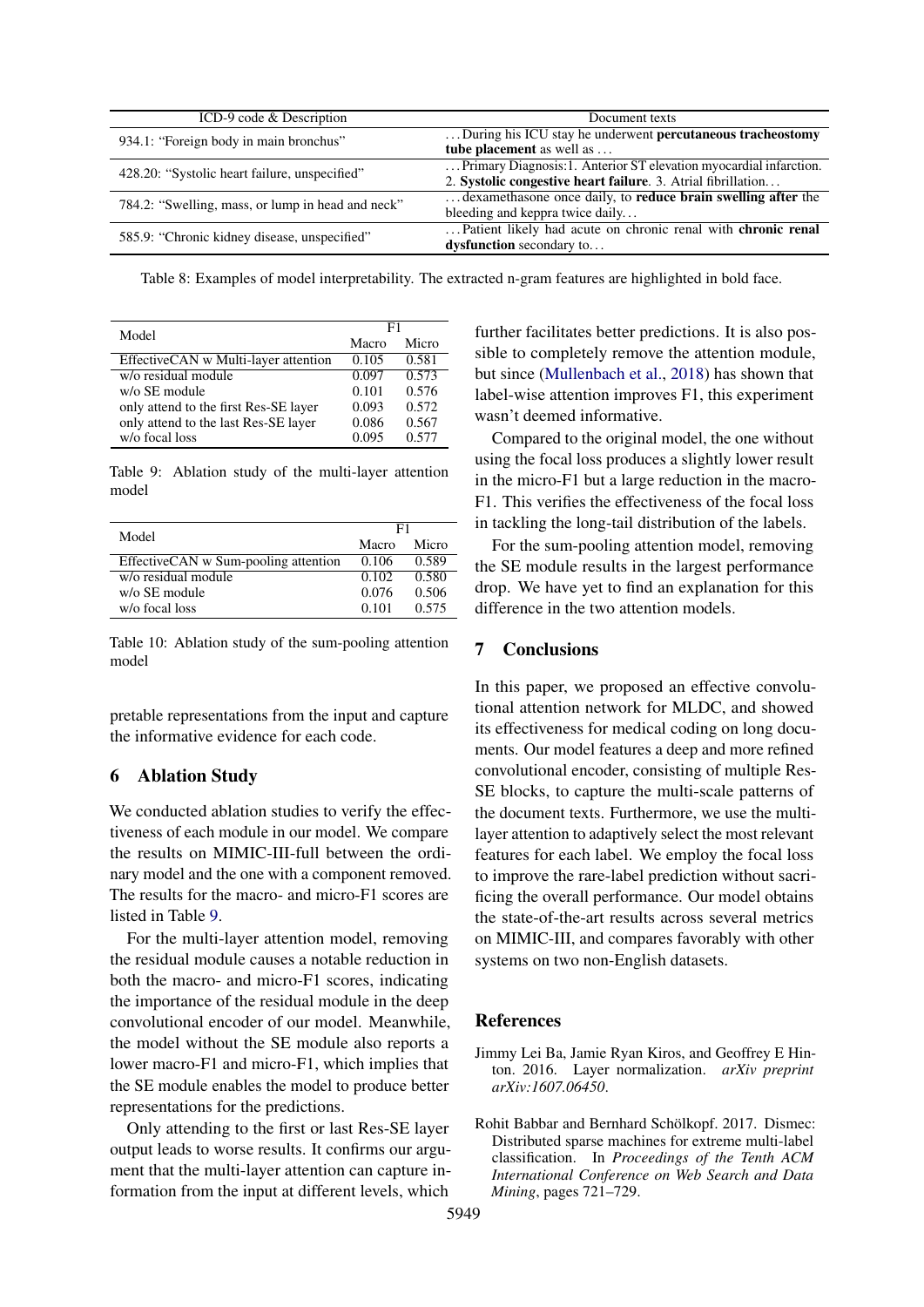- <span id="page-9-8"></span>Pengfei Cao, Yubo Chen, Kang Liu, Jun Zhao, Shengping Liu, and Weifeng Chong. 2020. Hypercore: Hyperbolic and co-graph representation for automatic icd coding. In *Proceedings of the 58th Annual Meeting of the Association for Computational Linguistics*, pages 3105–3114.
- <span id="page-9-18"></span>Ilias Chalkidis, Emmanouil Fergadiotis, Prodromos Malakasiotis, Nikolaos Aletras, and Ion Androutsopoulos. 2019. [Extreme multi-label legal text clas](https://doi.org/10.18653/v1/W19-2209)[sification: A case study in EU legislation.](https://doi.org/10.18653/v1/W19-2209) In *Proceedings of the Natural Legal Language Processing Workshop 2019*, pages 78–87, Minneapolis, Minnesota. Association for Computational Linguistics.
- <span id="page-9-17"></span>Ilias Chalkidis, Manos Fergadiotis, Sotiris Kotitsas, Prodromos Malakasiotis, Nikolaos Aletras, and Ion Androutsopoulos. 2020. [An empirical study on](https://doi.org/10.18653/v1/2020.emnlp-main.607) [large-scale multi-label text classification including](https://doi.org/10.18653/v1/2020.emnlp-main.607) [few and zero-shot labels.](https://doi.org/10.18653/v1/2020.emnlp-main.607) In *Proceedings of the 2020 Conference on Empirical Methods in Natural Language Processing (EMNLP)*, pages 7503–7515, Online. Association for Computational Linguistics.
- <span id="page-9-1"></span>Wei-Cheng Chang, Hsiang-Fu Yu, Kai Zhong, Yiming Yang, and Inderjit S Dhillon. 2020. Taming pretrained transformers for extreme multi-label text classification. In *Proceedings of the 26th ACM SIGKDD International Conference on Knowledge Discovery & Data Mining*, pages 3163–3171.
- <span id="page-9-19"></span>Alexis Conneau, Kartikay Khandelwal, Naman Goyal, Vishrav Chaudhary, Guillaume Wenzek, Francisco Guzmán, Edouard Grave, Myle Ott, Luke Zettlemoyer, and Veselin Stoyanov. 2019. Unsupervised cross-lingual representation learning at scale. *arXiv preprint arXiv:1911.02116*.
- <span id="page-9-10"></span>Jacob Devlin, Ming-Wei Chang, Kenton Lee, and Kristina Toutanova. 2018. Bert: Pre-training of deep bidirectional transformers for language understanding. *arXiv preprint arXiv:1810.04805*.
- <span id="page-9-14"></span>Kaiming He, Xiangyu Zhang, Shaoqing Ren, and Jian Sun. 2016. Deep residual learning for image recognition. In *Proceedings of the IEEE conference on computer vision and pattern recognition*, pages 770– 778.
- <span id="page-9-13"></span>Lu Hou, Jinhua Zhu, James Kwok, Fei Gao, Tao Qin, and Tie-yan Liu. 2019. Normalization helps training of quantized lstm. In *Advances in Neural Information Processing Systems*, pages 7346–7356.
- <span id="page-9-12"></span>Jie Hu, Li Shen, and Gang Sun. 2018. Squeeze-andexcitation networks. In *Proceedings of the IEEE conference on computer vision and pattern recognition*, pages 7132–7141.
- <span id="page-9-2"></span>Alistair EW Johnson, Tom J Pollard, Lu Shen, H Lehman Li-Wei, Mengling Feng, Mohammad Ghassemi, Benjamin Moody, Peter Szolovits, Leo Anthony Celi, and Roger G Mark. 2016. Mimiciii, a freely accessible critical care database. *Scientific data*, 3(1):1–9.
- <span id="page-9-7"></span>Fei Li and Hong Yu. 2020. Icd coding from clinical text using multi-filter residual convolutional neural network. In *AAAI*, pages 8180–8187.
- <span id="page-9-16"></span>Richard Liaw, Eric Liang, Robert Nishihara, Philipp Moritz, Joseph E Gonzalez, and Ion Stoica. 2018. Tune: A research platform for distributed model selection and training. *arXiv preprint arXiv:1807.05118*.
- <span id="page-9-4"></span>Junyang Lin, Qi Su, Pengcheng Yang, Shuming Ma, and Xu Sun. 2018. Semantic-unit-based dilated convolution for multi-label text classification. *arXiv preprint arXiv:1808.08561*.
- <span id="page-9-15"></span>Tsung-Yi Lin, Priya Goyal, Ross Girshick, Kaiming He, and Piotr Dollár. 2017. Focal loss for dense object detection. In *Proceedings of the IEEE international conference on computer vision*, pages 2980– 2988.
- <span id="page-9-3"></span>Jingzhou Liu, Wei-Cheng Chang, Yuexin Wu, and Yiming Yang. 2017. Deep learning for extreme multilabel text classification. In *Proceedings of the 40th International ACM SIGIR Conference on Research and Development in Information Retrieval*, pages 115–124.
- <span id="page-9-11"></span>Yinhan Liu, Myle Ott, Naman Goyal, Jingfei Du, Mandar Joshi, Danqi Chen, Omer Levy, Mike Lewis, Luke Zettlemoyer, and Veselin Stoyanov. 2019. Roberta: A robustly optimized bert pretraining approach. *arXiv preprint arXiv:1907.11692*.
- <span id="page-9-9"></span>Jueqing Lu, Lan Du, Ming Liu, and Joanna Dipnall. 2020. Multi-label few/zero-shot learning with knowledge aggregated from multiple label graphs. *arXiv preprint arXiv:2010.07459*.
- <span id="page-9-0"></span>James Mullenbach, Sarah Wiegreffe, Jon Duke, Jimeng Sun, and Jacob Eisenstein. 2018. Explainable prediction of medical codes from clinical text. *Proceedings of the 2018 Conference of the North American Chapter of the Association for Computational Linguistics: Human Language Technologies, Volume 1*.
- <span id="page-9-5"></span>Ankit Pal, Muru Selvakumar, and Malaikannan Sankarasubbu. 2020. Multi-label text classification using attention-based graph neural network. *arXiv preprint arXiv:2003.11644*.
- <span id="page-9-20"></span>Yashoteja Prabhu, Anil Kag, Shrutendra Harsola, Rahul Agrawal, and Manik Varma. 2018. Parabel: Partitioned label trees for extreme classification with application to dynamic search advertising. In *Proceedings of the 2018 World Wide Web Conference*, pages 993–1002.
- <span id="page-9-6"></span>Haoran Shi, Pengtao Xie, Zhiting Hu, Ming Zhang, and Eric P Xing. 2017. Towards automated icd coding using deep learning. *arXiv preprint arXiv:1711.04075*.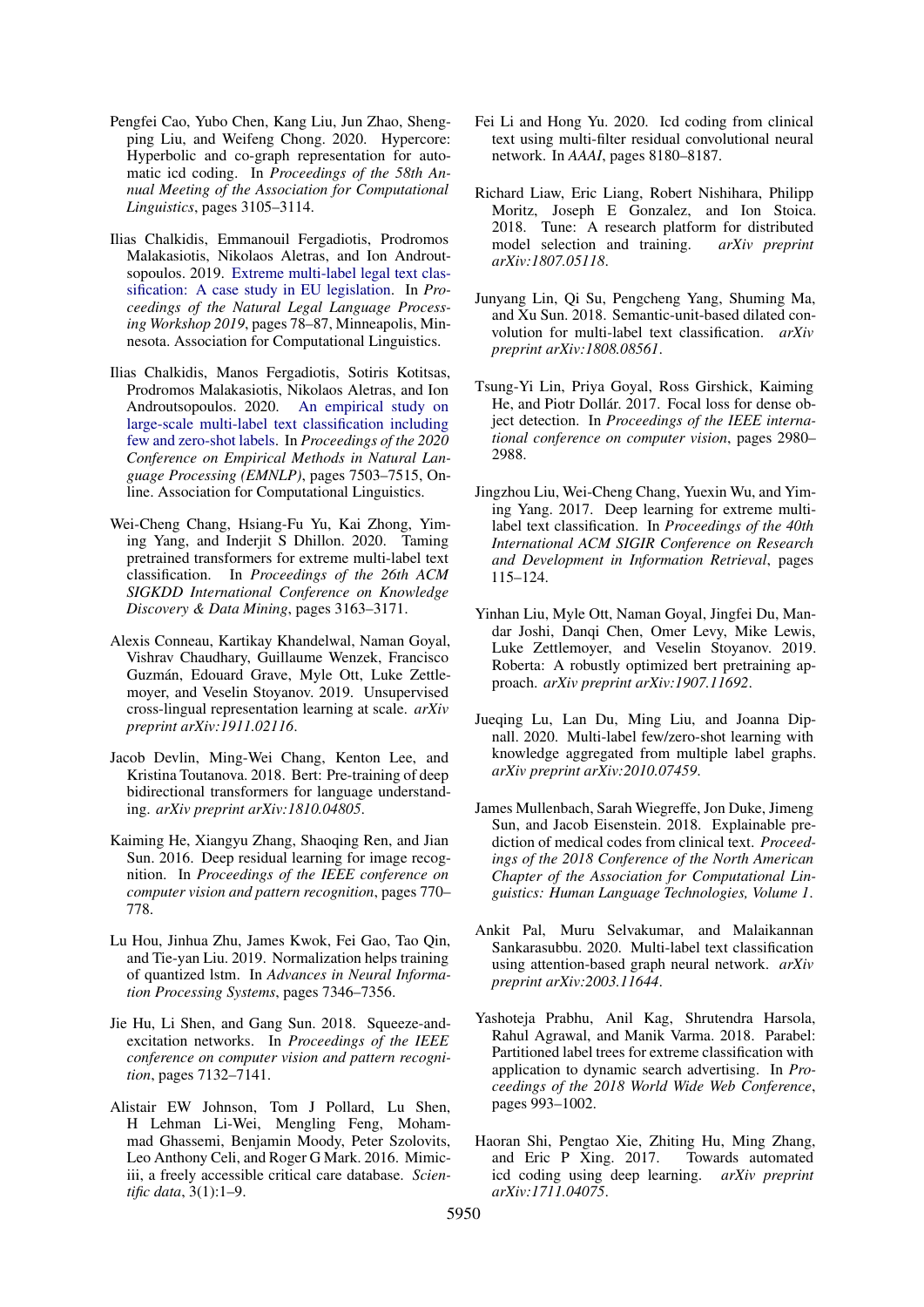- <span id="page-10-7"></span>Yukihiro Tagami. 2017. Annexml: Approximate nearest neighbor search for extreme multi-label classification. In *Proceedings of the 23rd ACM SIGKDD international conference on knowledge discovery and data mining*, pages 455–464.
- <span id="page-10-3"></span>Thanh Vu, Dat Quoc Nguyen, and Anthony Nguyen. 2020. A label attention model for icd coding from clinical text. In *Proceedings of the Twenty-Ninth International Joint Conference on Artificial Intelligence (IJCAI-20)*.
- <span id="page-10-4"></span>Alex Wang, Amanpreet Singh, Julian Michael, Felix Hill, Omer Levy, and Samuel Bowman. 2018. [GLUE: A multi-task benchmark and analysis plat](https://doi.org/10.18653/v1/W18-5446)[form for natural language understanding.](https://doi.org/10.18653/v1/W18-5446) In *Proceedings of the 2018 EMNLP Workshop BlackboxNLP: Analyzing and Interpreting Neural Networks for NLP*, pages 353–355, Brussels, Belgium. Association for Computational Linguistics.
- <span id="page-10-5"></span>Thomas Wolf, Lysandre Debut, Victor Sanh, Julien Chaumond, Clement Delangue, Anthony Moi, Pierric Cistac, Tim Rault, Remi Louf, Morgan Funtowicz, Joe Davison, Sam Shleifer, Patrick von Platen, Clara Ma, Yacine Jernite, Julien Plu, Canwen Xu, Teven Le Scao, Sylvain Gugger, Mariama Drame, Quentin Lhoest, and Alexander Rush. 2020. [Trans](https://doi.org/10.18653/v1/2020.emnlp-demos.6)[formers: State-of-the-art natural language process](https://doi.org/10.18653/v1/2020.emnlp-demos.6)[ing.](https://doi.org/10.18653/v1/2020.emnlp-demos.6) In *Proceedings of the 2020 Conference on Empirical Methods in Natural Language Processing: System Demonstrations*, pages 38–45, Online. Association for Computational Linguistics.
- <span id="page-10-2"></span>Xiancheng Xie, Yun Xiong, Philip Yu, and Yamgyong Zhu. 2019. Ehr coding with multi-scale feature attention and structured knowledge graph propagation. In *Proceedings of the 28th ACM International Conference on Information and Knowledge Management*.
- <span id="page-10-1"></span>Pengcheng Yang, Xu Sun, Wei Li, Shuming Ma, Wei Wu, and Houfeng Wang. 2018. Sgm: sequence generation model for multi-label classification. *arXiv preprint arXiv:1806.04822*.
- <span id="page-10-0"></span>Ronghui You, Zihan Zhang, Ziye Wang, Suyang Dai, Hiroshi Mamitsuka, and Shanfeng Zhu. 2019a. Attentionxml: Label tree-based attention-aware deep model for high-performance extreme multi-label text classification. In *Advances in Neural Information Processing Systems*, pages 5820–5830.
- <span id="page-10-6"></span>Yongjian You, Weijia Jia, Tianyi Liu, and Wenmian Yang. 2019b. [Improving abstractive document sum](https://doi.org/10.18653/v1/P19-1205)[marization with salient information modeling.](https://doi.org/10.18653/v1/P19-1205) In *Proceedings of the 57th Annual Meeting of the Association for Computational Linguistics*, pages 2132–2141, Florence, Italy. Association for Computational Linguistics.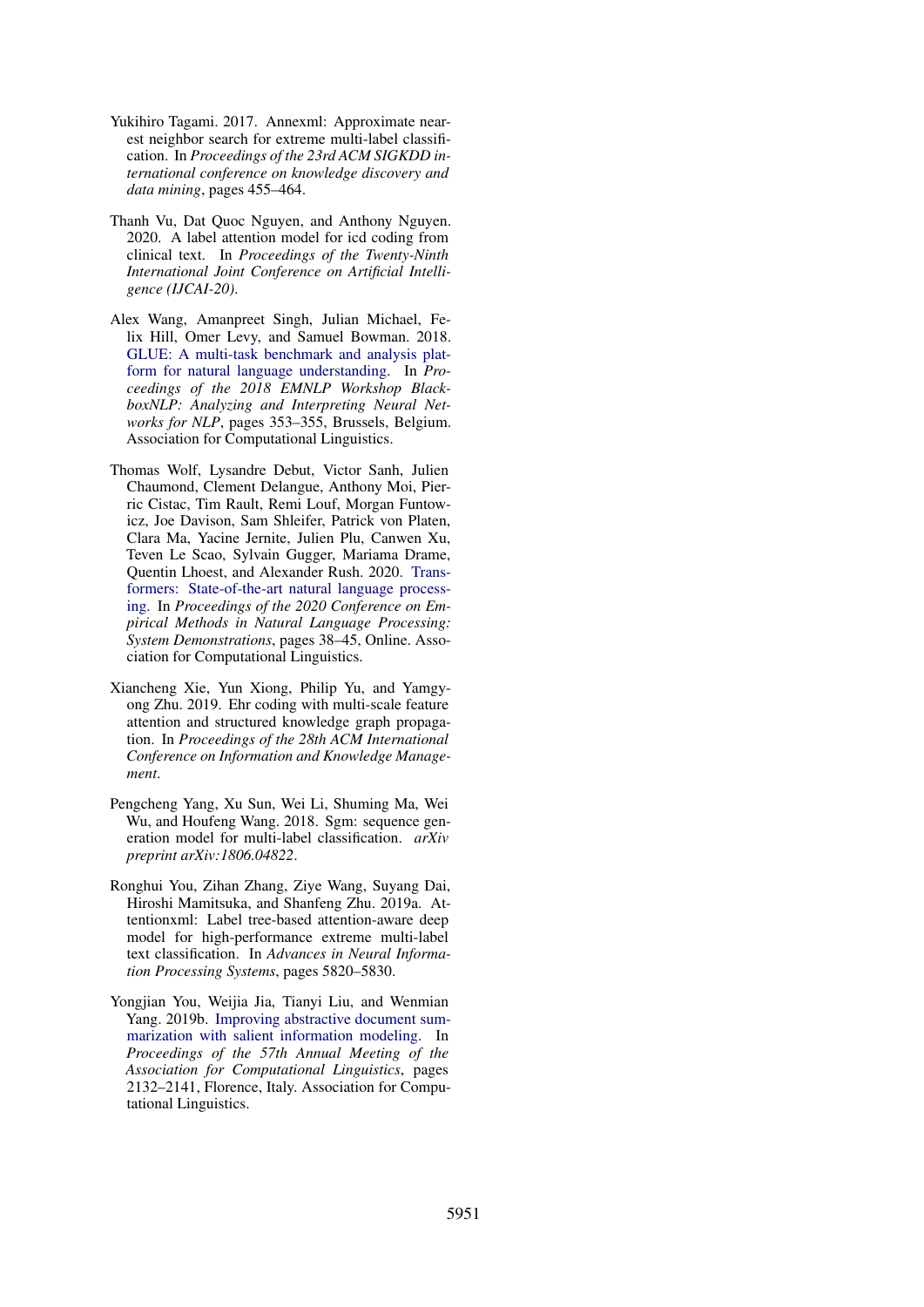# <span id="page-11-0"></span>A Appendix

### A.1 Additional Experiments

We also evaluated our model on two large-scale benchmark datasets: EUR-Lex and Wiki10-31K, to show the effectiveness of our model across domains. We use  $w_{max} = 2000, 3000$  for EUR-Lex and Wiki10-31K respectively, and the hyperparameters of the models are given in Table [11.](#page-11-1)

### A.1.1 Datasets

EUR-Lex consists of a collection of documents of European Union laws. It contains 19,314 documents in total with 3,956 categories regarding different aspects of European law. We follow the setting of [You et al.](#page-10-0) [\(2019a\)](#page-10-0) to split the train and test sets, obtaining 15,449 and 3,865 training and testing documents. From the training set, we then take 1,545 documents out for validation, resulting in 13,904 training documents.

Wiki10-31K is a collection of social tags for Wikipedia pages. It's composed of 20,762 documents and 30,938 associated tags. We also use the setting of [You et al.](#page-10-0) [\(2019a\)](#page-10-0) to get 14,146 and 6,616 training and testing documents. We then use 1415 documents for validation, resulting in 12,731 training documents.

### A.1.2 Results

The results on the EUR-Lex dataset are listed in Table [13.](#page-12-0) The results from our model are higher than some strong baselines including AnnexML [\(Tagami,](#page-10-7) [2017\)](#page-10-7), DiSMEC [\(Babbar and Schölkopf,](#page-8-3) [2017\)](#page-8-3), Parabel [\(Prabhu et al.,](#page-9-20) [2018\)](#page-9-20), and AttentionXML [\(You et al.,](#page-10-0) [2019a\)](#page-10-0), and is only lower than X-transformer [\(Chang et al.,](#page-9-1) [2020\)](#page-9-1) by a tiny gap, e.g. 0.08% lower on precision@1. We also observe that traditional ML models, such as AnnexML, DiSMEC and Parabel, generally produce worse results than deep learning model such as AttentionXML. By employing large-scale pretrained transformer-based models, X-tranformer reports the start-of-the-art results.

Table [13](#page-12-0) also shows that our model produces very competitive results on the Wiki10-30K dataset. Our model outperforms most baselines except for X-transformer. The losing margins are quite small, 0.66% on precision  $@1$ , 0.08% on precision  $@3$ , and 0.43% on precision@5.

Compared to the large-scale transformer-based models, our model is more effective in terms of balancing the model performance and model

<span id="page-11-1"></span>

|              | $a_{conv}$           | $k^i$          |             |            |
|--------------|----------------------|----------------|-------------|------------|
| Range        | 100-240              | $5 - 25$       | $0.1 - 0.3$ | $0.5 - 2.$ |
| EUR-Lex      | 180, 180,<br>200,200 | 15,15,<br>7.7  | 0.1         |            |
| $Wiki10-31K$ | 160,160,<br>220,220  | 17, 17,<br>5,5 | 0.3         |            |

Table 11: The parameter values used in different tasks.  $d_{conv}^i$ ,  $k^i$ : the out-channel size and the kernel size of the SE convolutional layer in the  $i^{th}$  Res-SE block, q: the dropout probability after the input embedding layer,  $\gamma$ : the power term in the focal loss.

<span id="page-11-2"></span>

| Model                    | # parameters | Model size |
|--------------------------|--------------|------------|
| AttentionXML, EUR-Lex    |              | 0.20GB     |
| AttentionXML, Wiki10-31K |              | 0.62GB     |
| <b>BERT-large</b>        | 340M         |            |
| RoBERTa-large            | 355M         |            |
| XLNet-large              | 340M         |            |
| EffectiveCAN, EUR-Lex    | 10M          | 0.12GB     |
| EffectiveCAN, Wiki10-31K | 38M          | 0.46GB     |

Table 12: Model size comparison between Effective-CAN, AttentionXML and the transformer-based models (BERT-large, RoBERTa-large, XLNET-large) used in X-transformer

size. Table [12](#page-11-2) lists the comparison of the model size between our model, AttenionXML, and the transformer-based models used in X-transformer. We can see that our model is much smaller than BERT-large, XLNet-large and Roberta-large used in X-transformer. Note that there are other components in X-transformer that we don't take into account. With a significantly smaller model size, our model achieved less than 1% drop on EUR-Lex and Wiki10-31K datasets compared to X-transformer. In addition, our model can handle much longer sequences than transformer models (maximum 512 tokens). This is especially important when the information for predicting labels is spread over the long document.